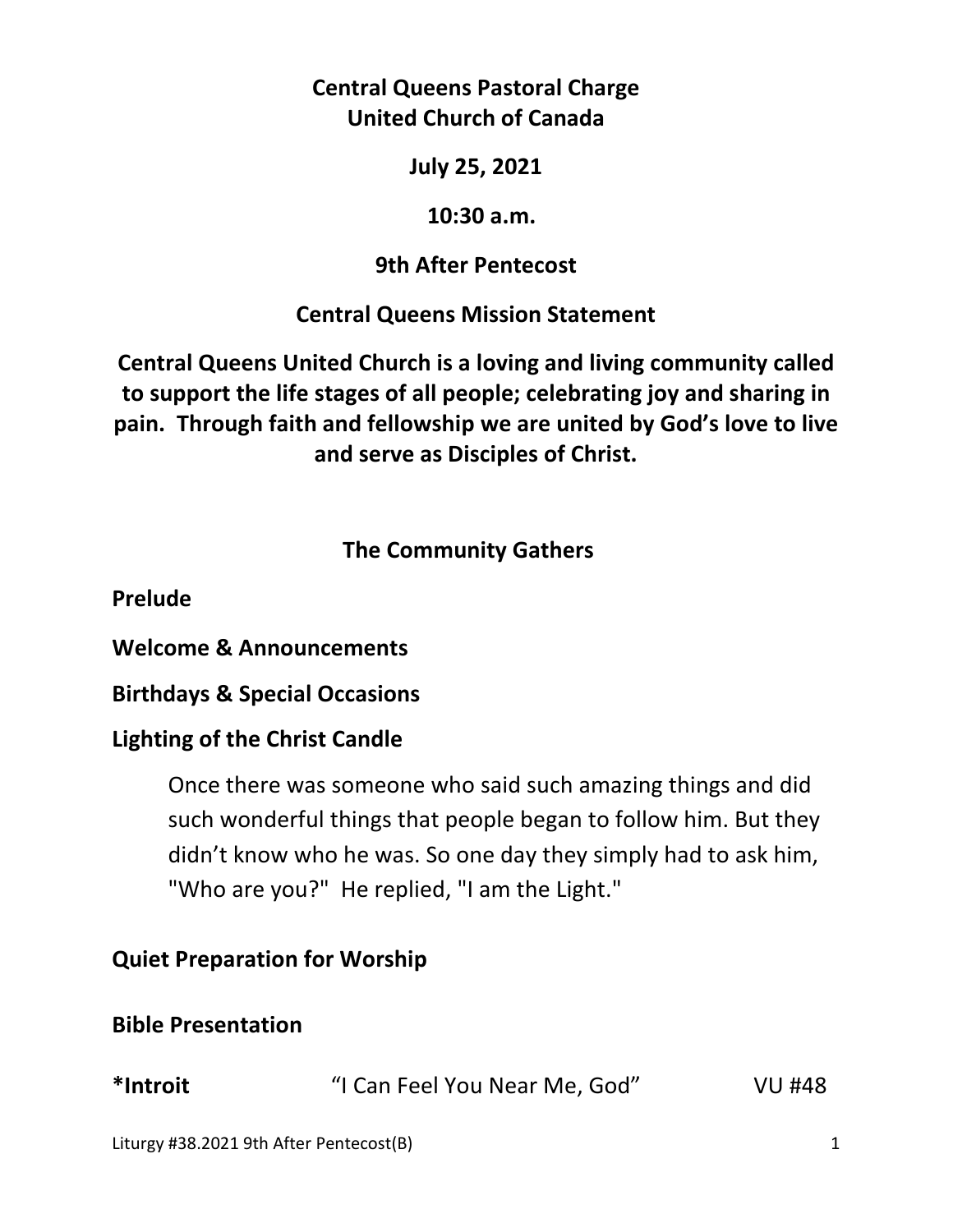## **\*Call to Worship**

We join together as hungry eaters to be nourished by the food that you offer us.  **God of sustenance, give us this day our daily bread.**

 As you care for the wheat fields that turn into bread and the vineyards that labour to produce sweet wine, tend to our bodies by feeding us what we need for healthy growth.

 **God of abundance, give us this day our daily bread.**

 The rich crops that you have prepared are now ready to be harvested by our hands and our hearts.  **Holy Spirit, come! Give us this day our daily bread.**

| *Hymn | "Sing Praises to God" | <b>VU #228</b> |
|-------|-----------------------|----------------|
|       |                       |                |

## **Prayer of Approach**

**Holy Chef, may we savour the dishes that you have prepared for us this day. With each bite of your holy feast, enliven our senses so that we may delight in the new and tantalizing flavours you have created.** 

With Jesus, we share in the ancient prayer…

#### **Lord's Prayer**

**Our Father, who art in heaven, hallowed be thy name.**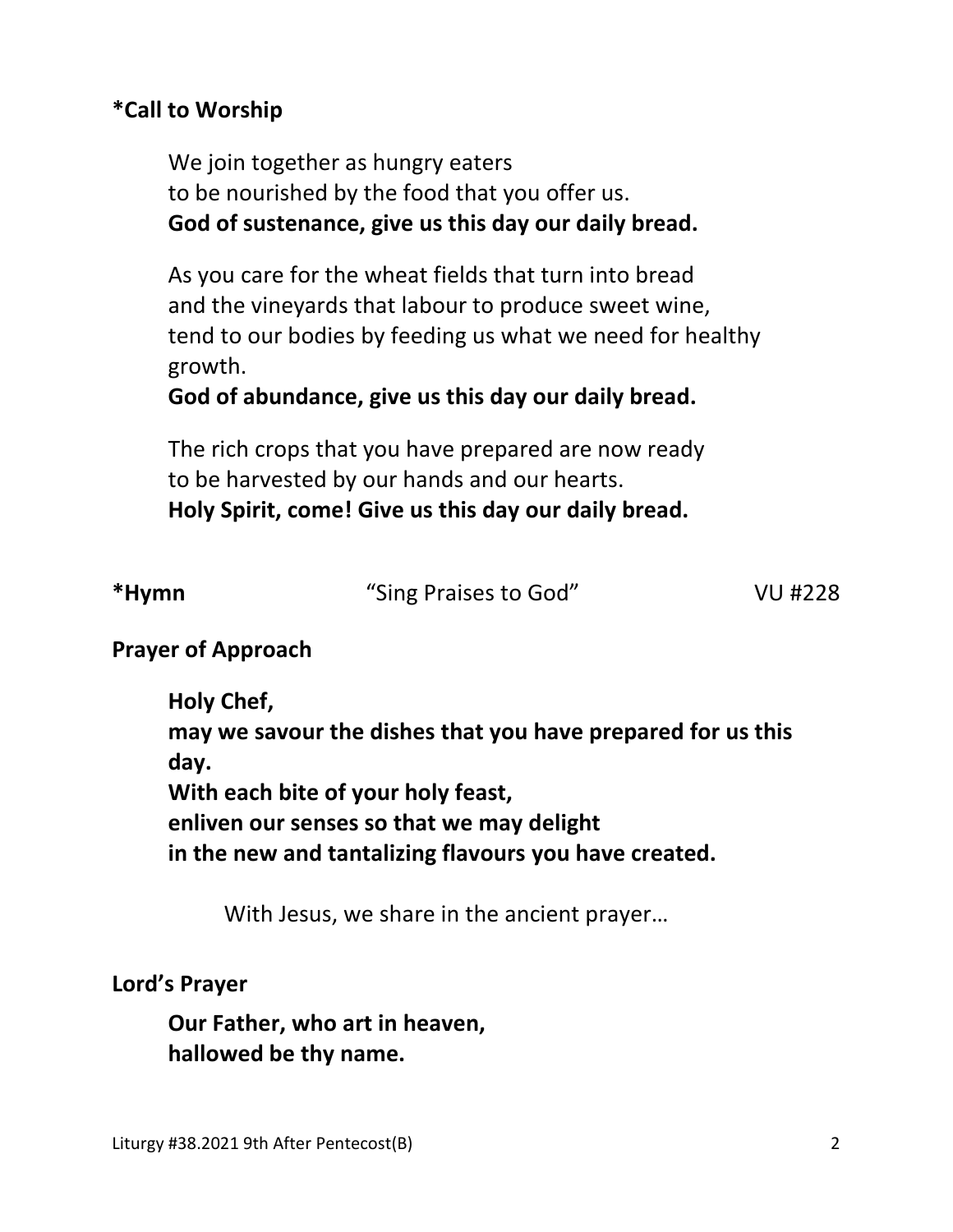**Thy Kingdom come, thy will be done on earth, as it is in heaven. Give us this day our daily bread; and forgive us our trespasses, as we forgive those who trespass against us; and lead us not into temptation, but deliver us from evil. For thine is the kingdom, the power, and the glory, for ever and ever. Amen.** 

| <b>Hymn</b>               | "We Praise You for the Sun" | VU #225 vv. 1-2 |
|---------------------------|-----------------------------|-----------------|
| <b>All God's Children</b> |                             |                 |
| <b>Hymn</b>               | "We Praise You for the Sun" | VU #225 v.3     |

# **Listening for God's Word**

#### **Sacred Word**

#### **Ephesians 3:14–21**

For this reason I bow my knees before God, from whom every family in heaven and on earth takes its name. I pray that, according to the riches of his glory, he may grant that you may be strengthened in your inner being with power through the Spirit, and that Christ may dwell in your hearts through faith, as you are being rooted and grounded in love. I pray that you may have the power to comprehend, with all the saints, what is the breadth and length and height and depth, and to know the love of Christ that

Liturgy #38.2021 9th After Pentecost(B) 3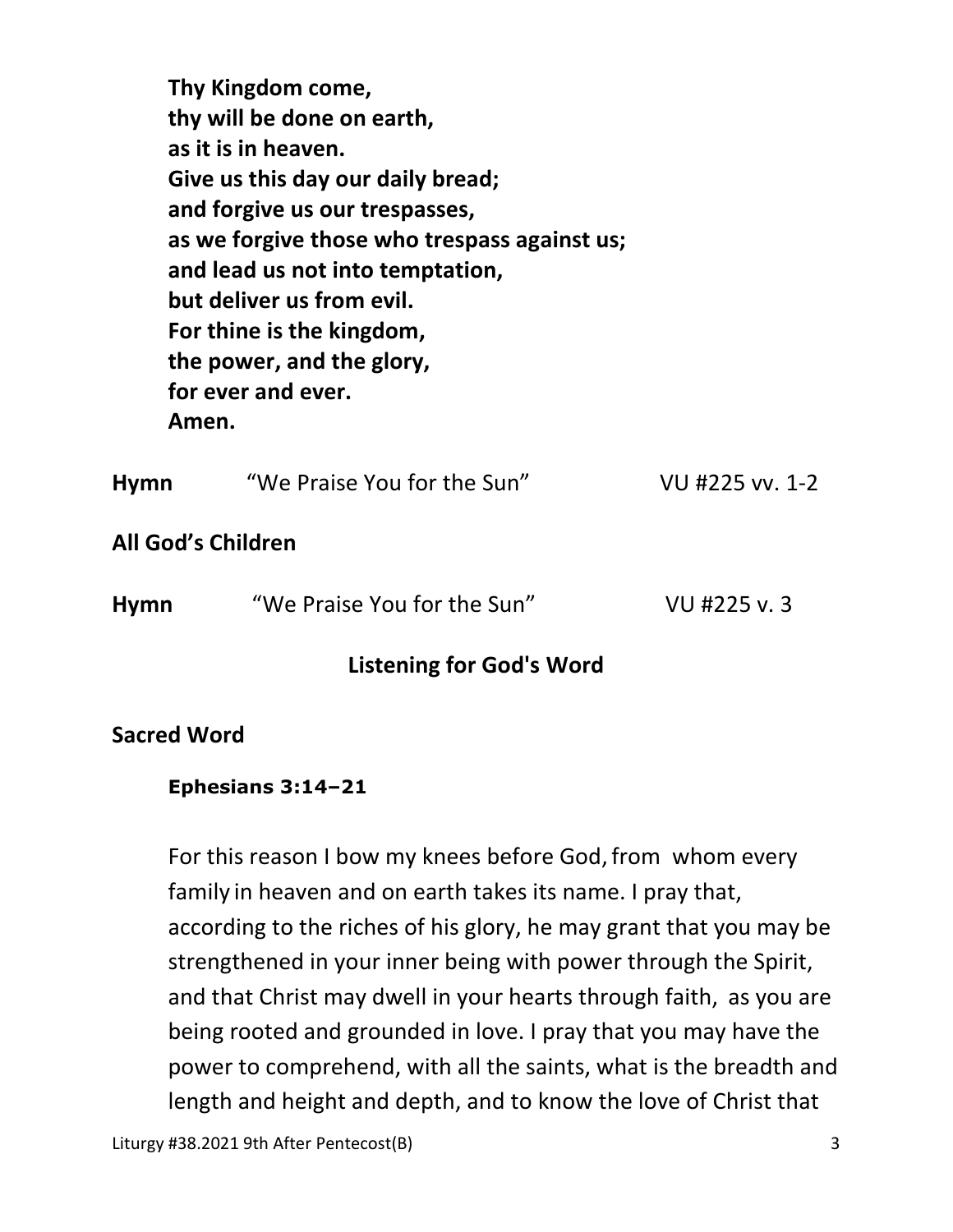surpasses knowledge, so that you may be filled with all the fullness of God.

Now to God who by the power at work within us is able to accomplish abundantly far more than all we can ask or imagine, be glory in the church and in Christ Jesus to all generations, forever and ever. Amen.

#### **Psalm 14** VU #735

#### **John 6:1–21**

 After this Jesus went to the other side of the Sea of Galilee, also called the Sea of Tiberias. A large crowd kept following him, because they saw the signs that he was doing for the sick. Jesus went up the mountain and sat down there with his disciples. Now the Passover, the festival of the Jews, was near. When he looked up and saw a large crowd coming toward him, Jesus said to Philip, "Where are we to buy bread for these people to eat?" He said this to test him, for he himself knew what he was going to do. Philip answered him, "Six months' wages would not buy enough bread for each of them to get a little." One of his disciples, Andrew, Simon Peter's brother, said to him, "There is a boy here who has five barley loaves and two fish. But what are they among so many people?" Jesus said, "Make the people sit down." Now there was a great deal of grass in the place; so they sat down, about five thousand in all. Then Jesus took the loaves, and when he had given thanks, he distributed them to those who were seated; so also the fish, as much as they wanted. When they were satisfied, he told his disciples, "Gather up the fragments left over, so that nothing may be lost." So they gathered them up, and from the fragments of the five barley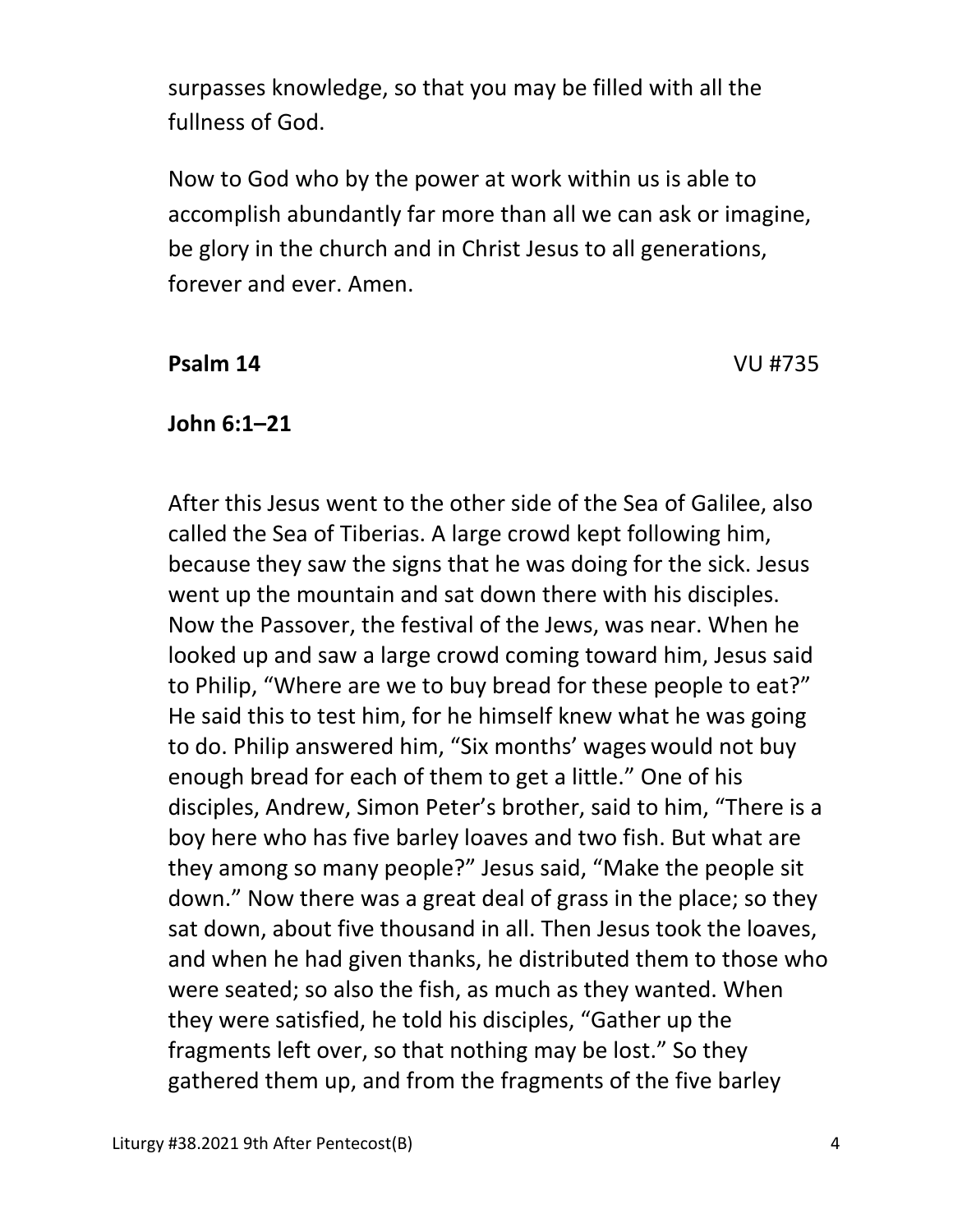loaves, left by those who had eaten, they filled twelve baskets. When the people saw the sign that he had done, they began to say, "This is indeed the prophet who is to come into the world."

When Jesus realized that they were about to come and take him by force to make him king, he withdrew again to the mountain by himself.

When evening came, his disciples went down to the sea, got into a boat, and started across the sea to Capernaum. It was now dark, and Jesus had not yet come to them. The sea became rough because a strong wind was blowing. When they had rowed about three or four miles, they saw Jesus walking on the sea and coming near the boat, and they were terrified. But he said to them, "It is I; do not be afraid." Then they wanted to take him into the boat, and immediately the boat reached the land toward which they were going.

#### **Anthem**

**Sermon** 

**Reflective Music** 

## **Responding to God's Word**

## **Offertory Invitation**

Jesus said, "I came that they may have life, and have it abundantly." As we have been granted great abundance, let us offer up those blessings in God's name.

## **Offertory**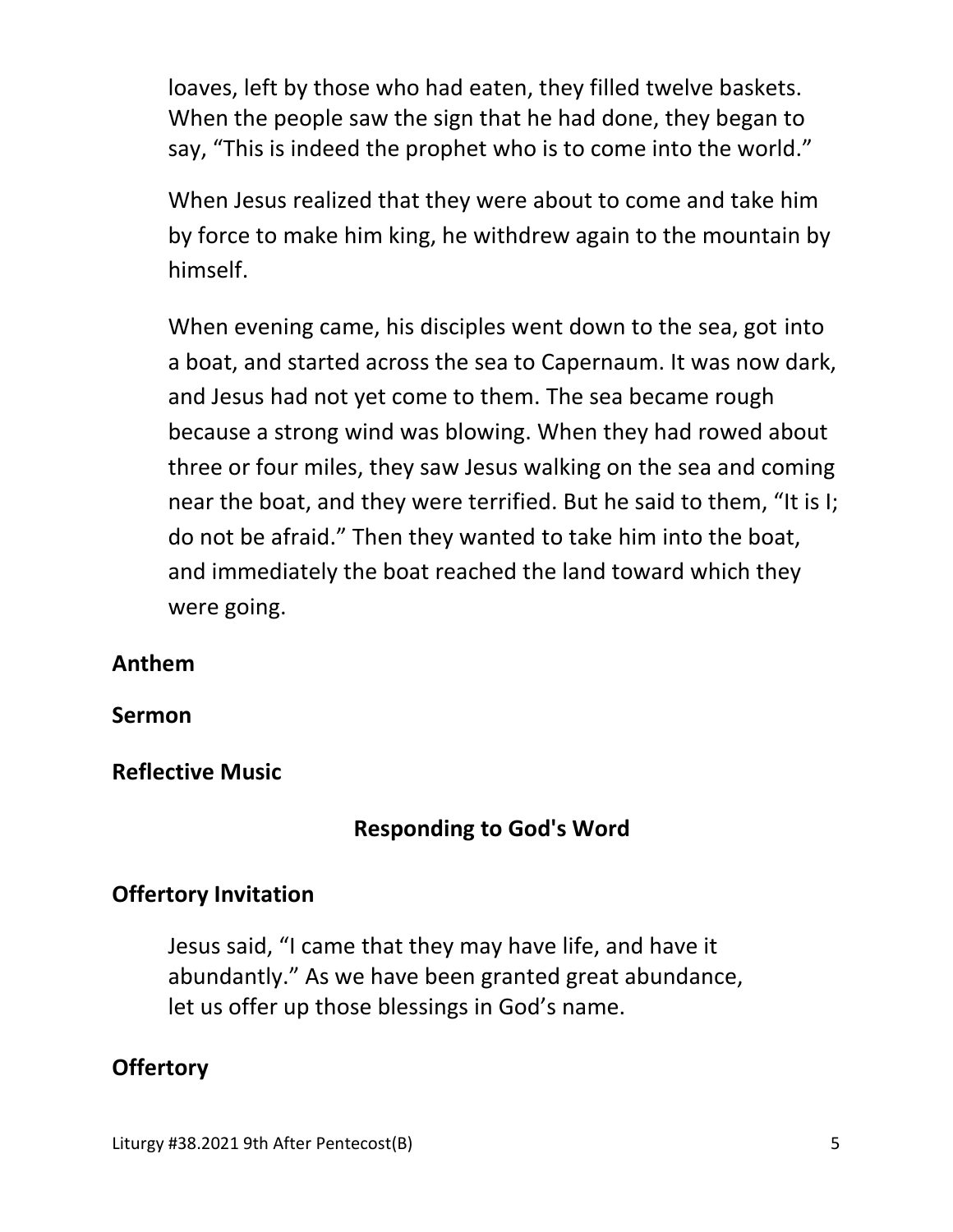## **\*Presentation of Offering**

## **\*Offertory Prayer**

**God of wonders, who enabled Jesus and Elisha to feed the multitudes, bless these gifts and use them to fill empty stomachs and empty hearts. May our offerings be multiplied to abundantly nourish all the people.** 

#### **Prayers of Thanksgiving and Intercession**

Into the unrest around us, call out to us. **Come near to us and overcome our fear.** 

God of mystery and miracle,

 You are calm in our storms and challenge in our satisfaction. We give you thanks for all the ways we have tasted your abundance, in friendship and fellowship, in food on our tables and safety on our doorsteps. Amid these everyday satisfactions, keep us mindful of those who lack the necessities of life and who find each day unpredictable and anxious. Like Jesus' disciples caught on the rocky sea, we fear the storms of life. So many people know turmoil in war and displacement.

 Into the unrest around us, call out to us.  **Come near to us and overcome our fear.** 

 Throughout the world and in our own communities, we witness increased divisiveness and hatred toward those considered a threat.

 Into the unrest around us, call out to us.  **Come near to us and overcome our fear.**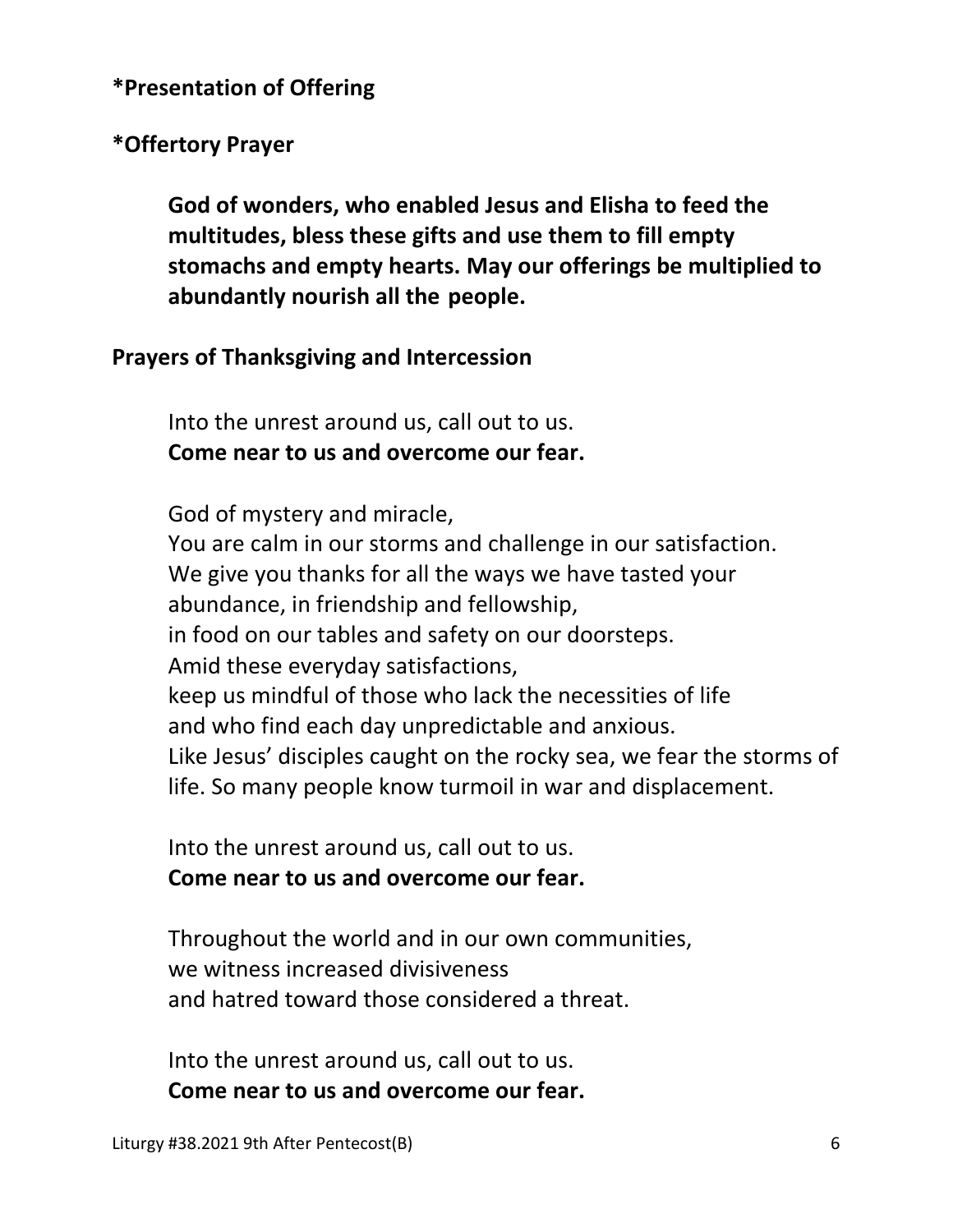In so many countries and in our own neighbourhoods, we witness great inequity and deep need for even the staples of life.

 Into the unrest around us, call out to us.  **Come near to us and overcome our fear.** 

 In our communities, congregations and families, we witness uncertainty about the future and the cost of months of pandemic isolation and lockdown.

 Into the unrest around us, call out to us.  **Come near to us and overcome our fear.** 

 In our own lives and the lives of so many friends and neighbours, we witness depression, anger, anxiety and despair, as we cope with the uncertainty of these months of restrictions and the grief they have caused.

 Into the unrest around us, call out to us.  **Come near to us and overcome our fear.** 

 We hold before you in these moments of silence the people and places in need of your healing presence.

 Into the unrest around us, call out to us.  **Come near to us and overcome our fear.** 

| *Hymn | "Christ Has No Body Now but Yours" | MV #171 |
|-------|------------------------------------|---------|
|-------|------------------------------------|---------|

#### **\*Blessing**